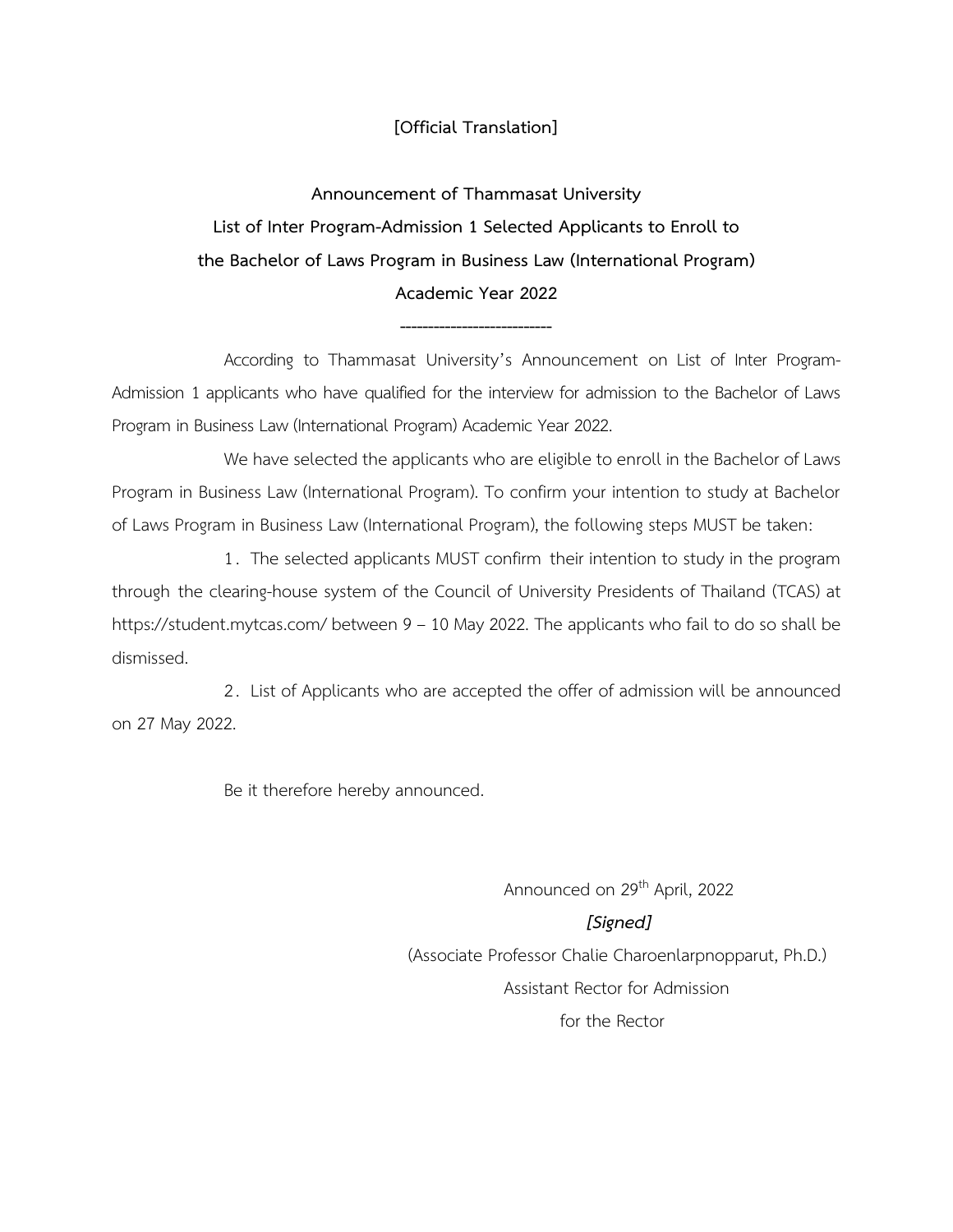| No.            | Name - Surname              |
|----------------|-----------------------------|
| $\mathbf{1}$   | Achira Ekkaphobyothin       |
| $\overline{2}$ | Akkaraphat Chuangchaivanich |
| 3              | Angelo Sathayu Sathorn      |
| $\overline{4}$ | Araya Wongklaw              |
| 5              | Asama Romphoyen             |
| 6              | Atthanon Sueakhamron        |
| $\overline{7}$ | Bhalathit Trongmeteerat     |
| 8              | Bhutthalada Muangkao        |
| 9              | Butsakorn Meema             |
| 10             | Chalongchon Chandrangsu     |
| 11             | Chentiphat Duangmanee       |
| 12             | Damissa Phantuna            |
| 13             | Dejdanai Meekhunsuth        |
| 14             | Dolyada Simasarit           |
| 15             | Elizabeth Okafor            |
| 16             | Emily Weber                 |
| 17             | Jeeranun Jungsiri           |
| 18             | Jinjuta Hongsakul           |
| 19             | Theppunkulngam<br>Kalyaporn |
| 20             | Kanpitcha Rajchaseeha       |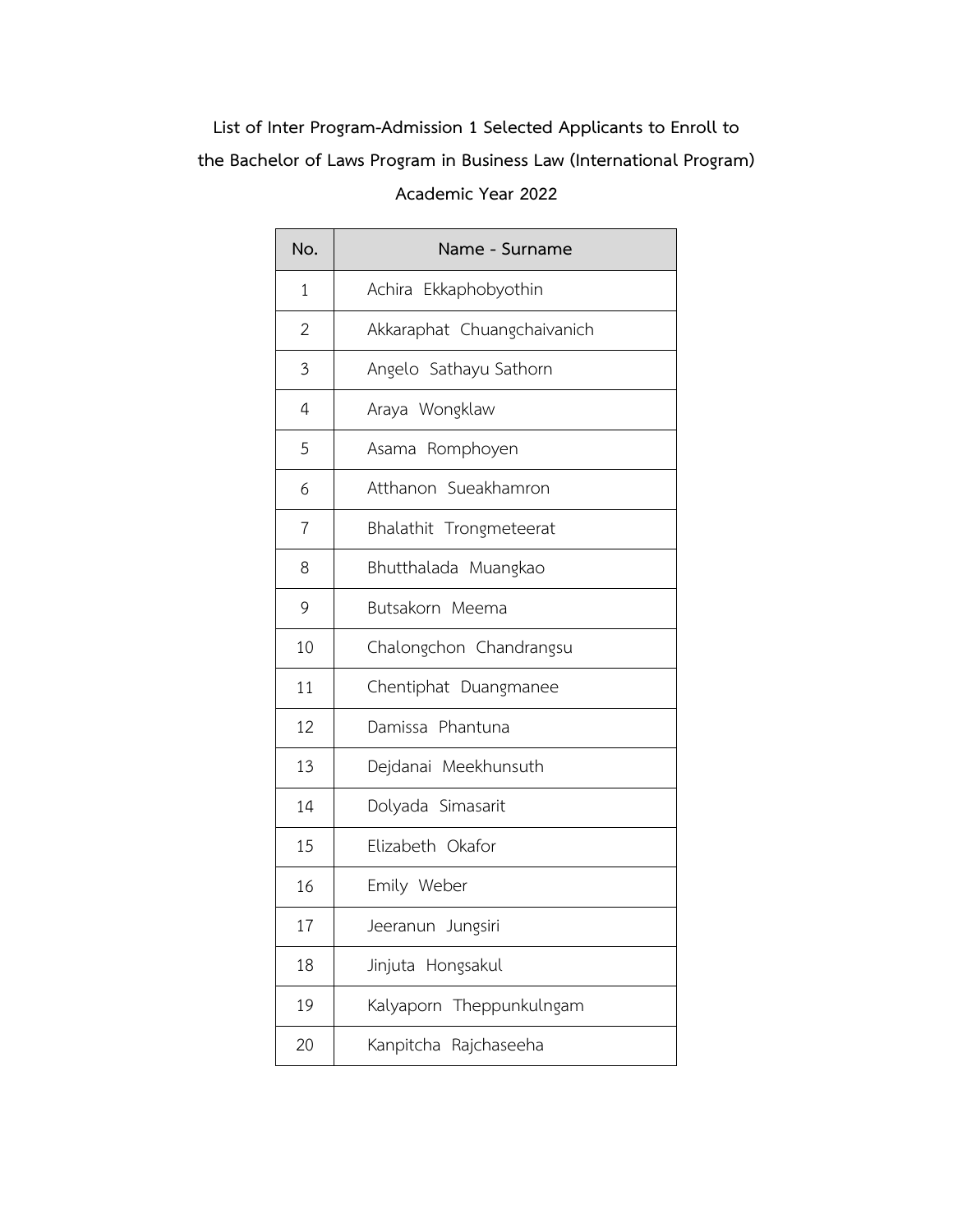| No. | Name - Surname                   |
|-----|----------------------------------|
| 21  | Kanyarat Masak                   |
| 22  | Konchaya Noraphat                |
| 23  | Krischayawee Paleethunyawong     |
| 24  | Kvisra Sirichaitan               |
| 25  | Ladapa Khongcharoenchai          |
| 26  | Mankon Benyabawongs              |
| 27  | Mayvalai Saengkhunmuang          |
| 28  | Milinlaya Thamsatitman           |
| 29  | Monsicha Cheancharadpong         |
| 30  | Natayaporn Tajew                 |
| 31  | Nattaphat Sophonsirinun          |
| 32  | Nattaya Vongruangvisal           |
| 33  | Nattpong Saetun                  |
| 34  | Noparut Suksuratchai             |
| 35  | Nuttanon Chalearmchutidet        |
| 36  | Putana Ongtanawat                |
| 37  | Onnicha Tangcharernsuk           |
| 38  | Ormploy Sonthiseng               |
| 39  | Othman Mohammed Hussein Al-saket |
| 40  | Paparawee Direkwatana            |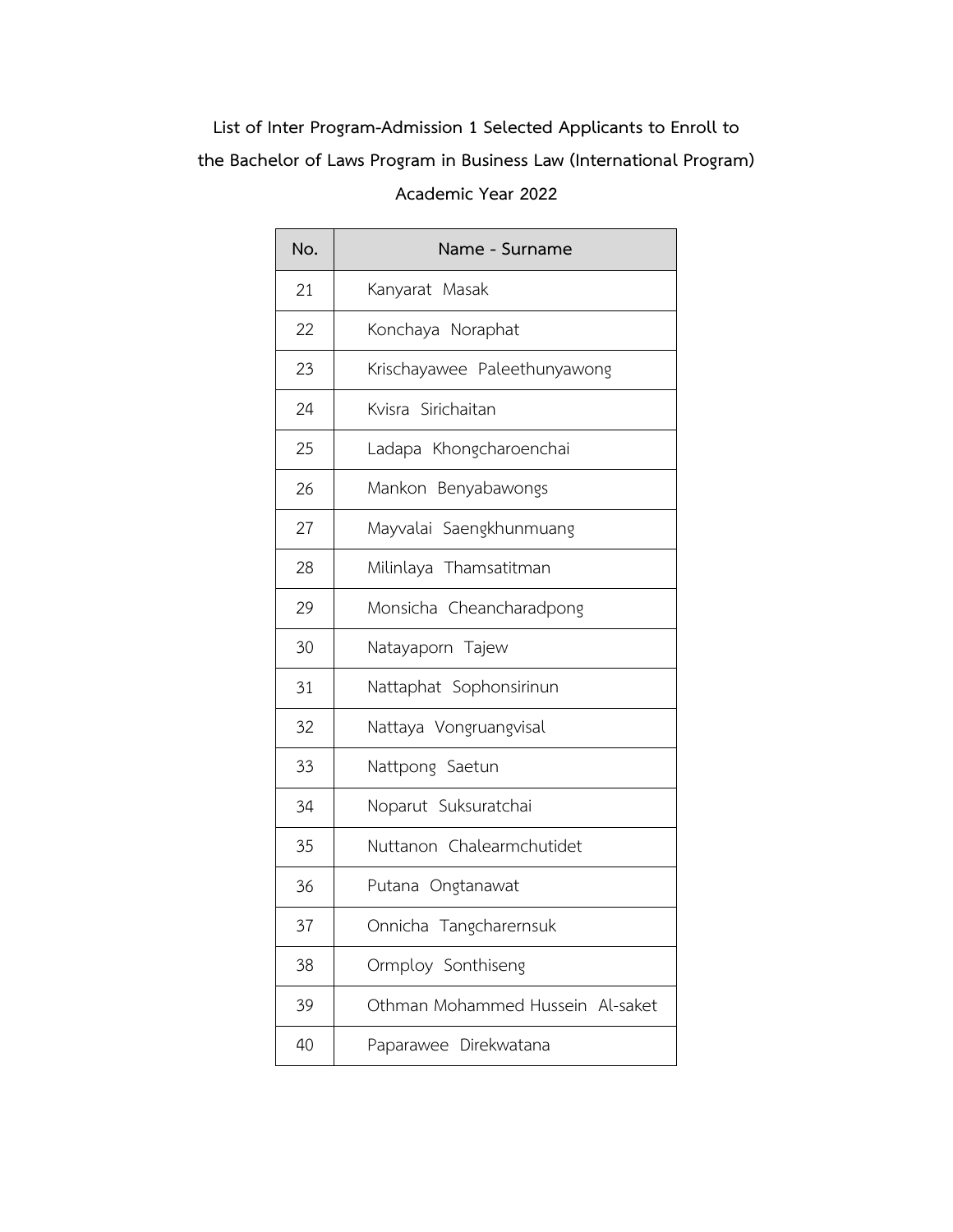| No. | Name - Surname                |
|-----|-------------------------------|
| 41  | Papawarin Loywattana          |
| 42  | Paphawarin Adisornmongkolkarn |
| 43  | Parima Raungrit               |
| 44  | Pathitta Rungruangwat         |
| 45  | Pavida Seeda                  |
| 46  | Pemika Tuntimas               |
| 47  | Phufa Putkaew                 |
| 48  | Pitch Wonglappanich           |
| 49  | Pitchapa Worakul              |
| 50  | Pongsapak Yopinta             |
| 51  | Praesupa Thongnin             |
| 52  | Pran Techaamnaj               |
| 53  | Pukphuwin Taweesuriyapat      |
| 54  | Pundao Sritrakun              |
| 55  | Punnatat Namdokmai            |
| 56  | Sakawwan Mangmee              |
| 57  | Saran Areepongsa              |
| 58  | Sarun-pabhon Pisitkasem       |
| 59  | Sasirada Watchalayan          |
| 60  | Satanan Makmuang              |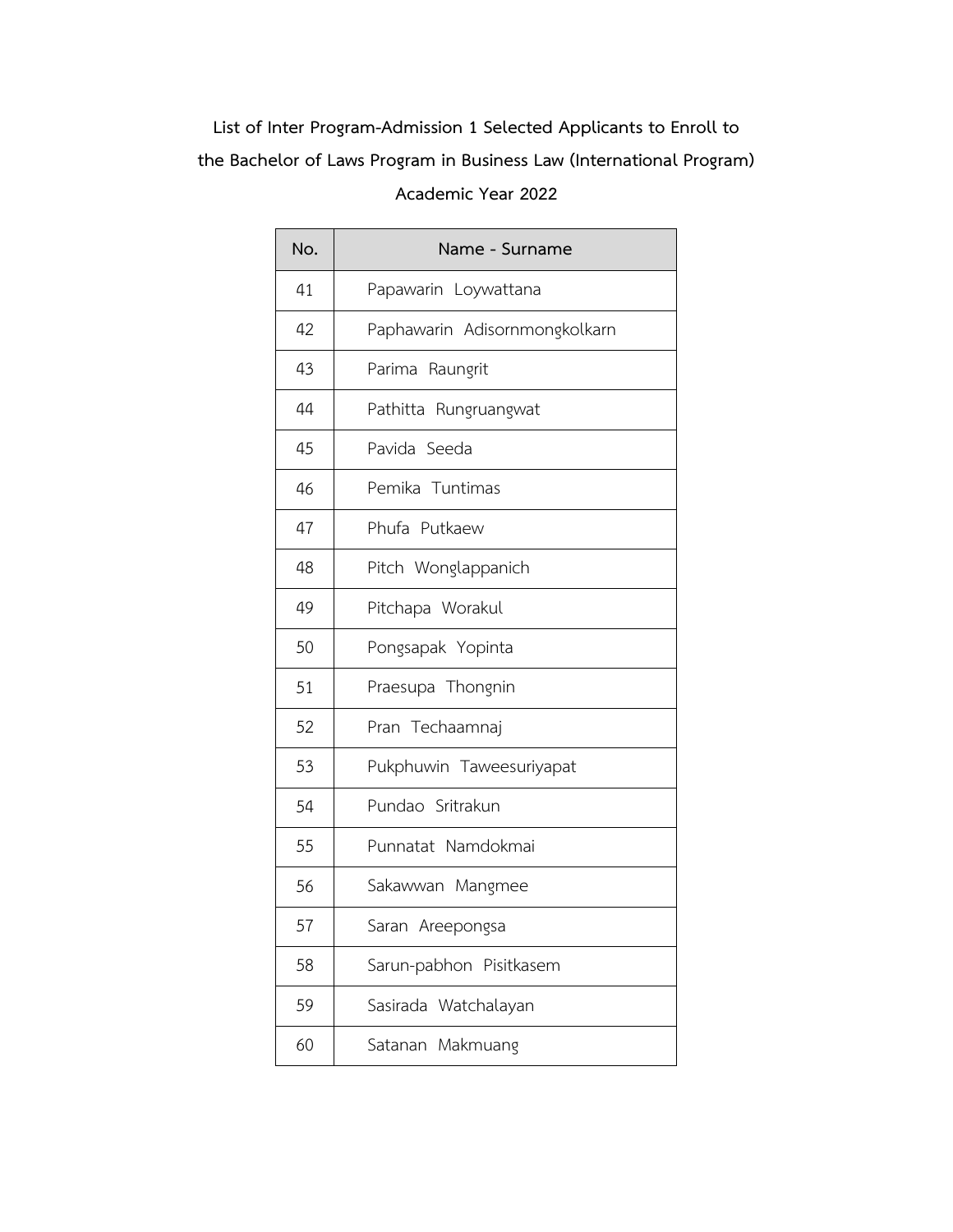| No. | Name - Surname            |
|-----|---------------------------|
| 61  | Satida Chalermvaropas     |
| 62  | Satida Phongam            |
| 63  | Satinee Pruengvong        |
| 64  | Satkarn Rajkitkul         |
| 65  | Selina Alessandra Johnson |
| 66  | Serra Yay                 |
| 67  | Shanatthavit Periera      |
| 68  | Shinnicha Shunglor        |
| 69  | Siripaitoon Kleebkaew     |
| 70  | Siwapat Sansnapongpricha  |
| 71  | Subtavee Numpha           |
| 72  | Sukritta Procksaanocha    |
| 73  | Supakorn Soponpanyaporn   |
| 74  | Supavit Supanimitkulkit   |
| 75  | Supitcha Rojrujipong      |
| 76  | Suttida Rodrin            |
| 77  | Tanthip Seechiangha       |
| 78  | Tanyarat Wongnak          |
| 79  | Thananchanok Khumprom     |
| 80  | Thanaphon Limthanakhom    |